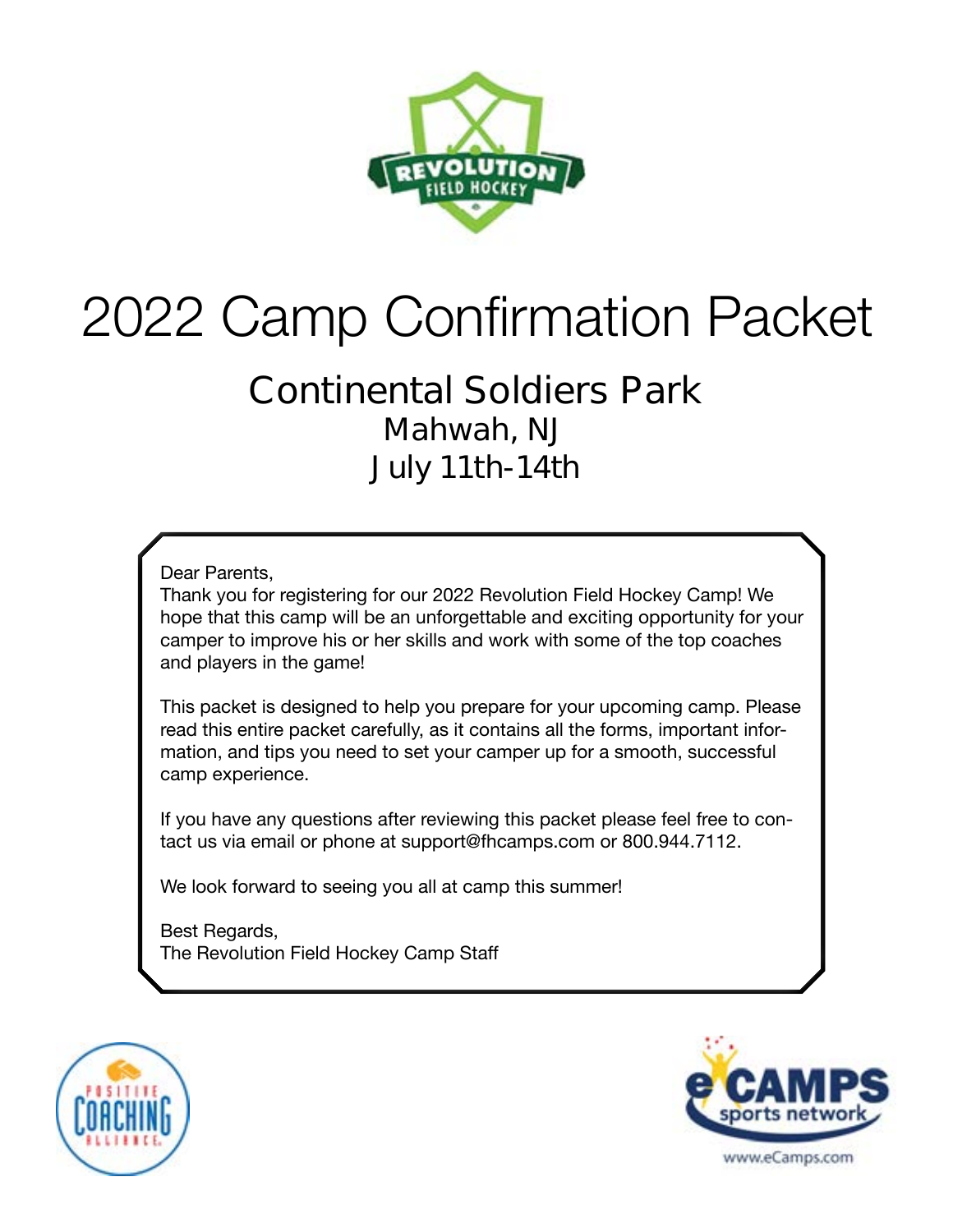# **2022 Revolution Field Hockey Camp**



#### Our Mission

The Revolution Field Hockey Camps were developed to provide young athletes with the opportunity to become better lacrosse players by providing instruction from the top coaches in a positive and fun atmosphere.

#### Health and Safety

We want to ensure your child a safe and positive environment during their time at camp. Campers are expected to abide by the camp rules and live by our core values. Drugs, alcohol and tobacco products are strictly forbidden and constitute, along with general misconduct, grounds for dismissal from camp without a refund.

#### Cancellation Policy

#### Final Payment

#### Core Values

*EXCELLENCE* – We inspire our campers by providing an unforgettable experience that is the result of a dedicated staff, a progressive instructional curriculum and superior customer service.

*FUN* – We create lasting memories and friendships at camp by surrounding the campers with a passionate camp staff and a creative daily schedule that fosters meaningful interaction with all campers. We always remember that after all, this is camp!

*IMPROVEMENT* – We provide a unique opportunity for campers to improve their game through personal attention, setting goals and an energetic staff that is committed to the individual development of each camper.

*SAFETY* – We promote a safe and healthy camp environment by providing a responsible staff that supervises all camp activities and who are trained to be role models for our campers both on and off the field.

*SPORTSMANSHIP* – We practice teamwork through leadership opportunities that lead to on-field lessons of integrity, honesty and mutual encouragement.

Final Payments are due in our office by May 15th. Any camper with a remaining balance will be prohibited from checking into camp. We do not accept final payments at camp. Final payments can be paid via mail, over the phone, or through your online account. If you are unsure about your balance, please call us at 800.944.7112

Any Camper who must cancel their registration more than fifteen (15) days prior to the Camp start date will receive a voucher equal to the full amount of Camp tuition already paid which may be used toward any program or camp offered by eCamps. If a Camper must cancel their registration fourteen (14) days or fewer prior to the start of Camp, eCamps will issue Camper or Parent a voucher equal to 50% of the Camp tuition, which may be used toward any program or camp offered by eCamps. Vouchers are valid for any eCamps program within the same or next calendar year and are also transferable to another family member. Camp vouchers are not extended to Campers who leave Camp after the start of a session. The \$25 registration fee is non-refundable.

# **2022 Revolution Field Hockey Camp**

### CHECK-IN

#### PICK-UP

#### HEALTH FORMS

8:30am on the first day at the athletic fields. Campers should be dressed and ready to play upon arrival each day. Don't forget to bring lunch and a water bottle! We suggest that half day campers pack a small snack.

Pick up will be at 4pm each afternoon at the dropoff location. Half day campers will be picked up at Noon.

Every camper must have the attached health history and release form filled out in order to attend camp. This form should be brought to camp and handed in at check in- **please do not mail ahead**. Please also be sure to bring the a printed copy of the COVID-19 Camp Monitoring Form (link to form in packing list).

\*A physician's signiture is required on this form ONLY if you are attending a camp in CT, MA or NY. An attached physicians signed physical form from within two years will suffice. Camps in CT require the 'Administration of Medication' form for any medication brought to camp--this form can be found on FHCamps.com

> *Don't Forget to Tell Your Friends!* Camp can be even more fun with a friend. Space is still available, so remember to tell your teammates to check out this session at FHcamps.com!